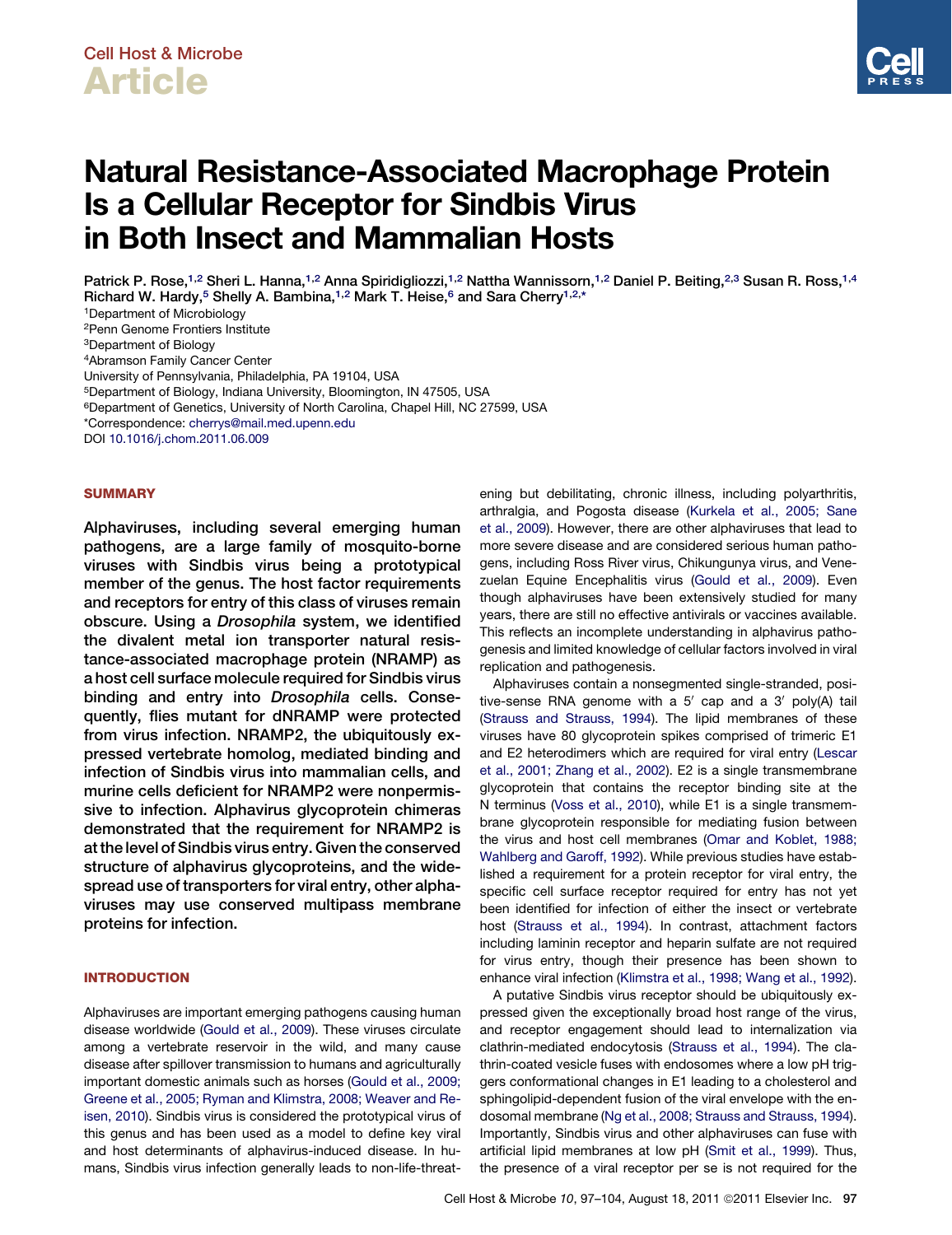

Figure 1. Drosophila NRAMP Is Required for Sindbis Virus Infection dsRNA against dNRAMP, the vATPase component vha26, the SINV reporter GFP, and the negative control luciferase were challenged with (A) Sindbis virus-GFP (HRsp) in DL1 cells, (B) Sindbis virus-GFP (HRsp) in Kc167 cells, (C) Sindbis virus-GFP (dsTE12H) in DL1 cells, (D) Sindbis virus-GFP (S.A.AR86) in DL1 cells. (E) Wild-type WNV was detected using anti-E in DL1 cells. (F) VSV-GFP in DL1 cells. (A–F) The number on the bottom left is robust Z score and on the bottom right percent infection (virus, green; nuclei, blue).

membrane fusion reaction, but rather for the efficient delivery of the virus to an appropriate endocytic organelle.

Using a *Drosophila* system, we identified the divalent metal ion tranporter natural resistance-associated macrophage protein (NRAMP), dNRAMP (Mvl), as required for binding and infection of *Drosophila* cells and identified that adult flies mutant for dNRAMP were protected from infection. We also found that NRAMP2, the ubiquitously expressed vertebrate homolog, mediated binding and entry into mammalian cells, and that murine cells deficient for NRAMP2 were nonpermissive to Sindbis virus infection. The requirement for NRAMP is specific to Sindbis virus, as infection by another alphavirus, Ross River virus (RRV), was NRAMP independent. Taken together, our findings that NRAMP is a conserved receptor used by Sindbis across disparate hosts informs our understanding of virus tropism and pathogenesis.

# RESULTS

# dNRAMP Is Required for Sindbis Virus Infection

Previous studies have established an entry requirement for an as-yet-unidentified protein receptor for Sindbis virus [\(Strauss](#page-7-0)

[et al., 1994\)](#page-7-0). We recently completed a genome-wide RNAi screen in *Drosophila* cells and identified nine transmembrane genes required for Sindbis virus infection, and dNRAMP (*Mvl*) was the only conserved, ubiquitously expressed, plasma membrane-associated protein identified (P.P.R. and S.C., unpublished data). dNRAMP is the single *Drosophila* homolog of the mammalian NRAMPs, which are a family of highly conserved and broadly expressed 12 transmembrane proteins that mediate transport of heavy metals including iron (see [Figures S1](#page-6-0)A and S1B available online) [\(Andrews, 1999; Nevo](#page-6-0) [and Nelson, 2006](#page-6-0)). Interestingly, plasma membrane-associated transporters are a common class of viral cellular receptors [\(Manel et al., 2005; Weiss and Tailor, 1995](#page-7-0)). Due to its broad conservation and ubiquitous expression, we set out to further characterize the role of dNRAMP in Sindbis infection. In *Drosophila* only one gene represents the NRAMP family, while in mammals there are two, NRAMP1 and NRAMP2 ([Nevo and](#page-7-0) [Nelson, 2006\)](#page-7-0). dNRAMP is highly expressed in macrophages and neuronal cells similar to NRAMP1 ([Southon et al., 2008](#page-7-0)), and in the intestine, with a low level of ubiquitous expression similar to NRAMP2 ([Folwell et al., 2006\)](#page-6-0). At the cellular level, *dNRAMP* is present at the plasma membrane similar to NRAMP2, and in endosomal compartments similar to NRAMP1 [\(Nevo and Nelson, 2006; Southon et al., 2008](#page-7-0)).

To characterize the requirement for dNRAMP during Sindbis virus infection, we tested independent dsRNAs in both the original *Drosophila* cell line used for screening (Figure 1A) as well as Kc167, another *Drosophila* cell line (Figure 1B), and found that infection with Sindbis virus HRsp expressing a GFP reporter gene was significantly decreased in both cases compared to negative controls (luciferase dsRNA). We treated cells with dsRNA against GFP and vha26 (required for endosomal acidification) as positive controls against viral or cellular genes, respectively (Figures 1A–1D). In addition, we found that another, more pathogenic Sindbis virus strain, dsTE12H, was also dependent on dNRAMP for infection (Figure 1C) ([Johnston et al., 2001](#page-7-0)). Since Sindbis virus strains HRsp and dsTE12H are lab adapted, we also tested whether the wild-type strain S.A.AR86 ([Heise](#page-7-0) [et al., 2000](#page-7-0)) was also dependent upon dNRAMP for infection. Indeed, we found that this strain was also dependent upon dNRAMP (Figure 1D). The Sindbis S.A.AR86 strain was a replicon which is unable to spread, demonstrating that the requirement is during the first round of infection. Like Sindbis virus, West Nile virus is an arbovirus (of the Flavivirus family) which is known to enter cells via clathrin-mediated endocytosis and traffics to an acidified compartment for fusion [\(Chu et al., 2006\)](#page-6-0). Using wildtype West Nile virus we found that while many of the canonical components of the clathrin-mediated endocytic pathway and the vATPase acidification machinery were required for both Sindbis virus and West Nile virus infection of *Drosophila* cells, dNRAMP was completely dispensable for West Nile virus infection (Figure 1E). In addition, we found that dNRAMP was dispensable for infection with vesicular stomatitis virus (VSV), an additional virus that is dependent upon clathrin-mediated endocytosis for entry (Figure 1F) [\(Cherry and Perrimon, 2004;](#page-6-0) [Sun et al., 2005](#page-6-0)). These data suggest that dNRAMP was not ubiquitously involved in the clathrin-dependent uptake of viruses in general but rather specifically required for Sindbis virus infection.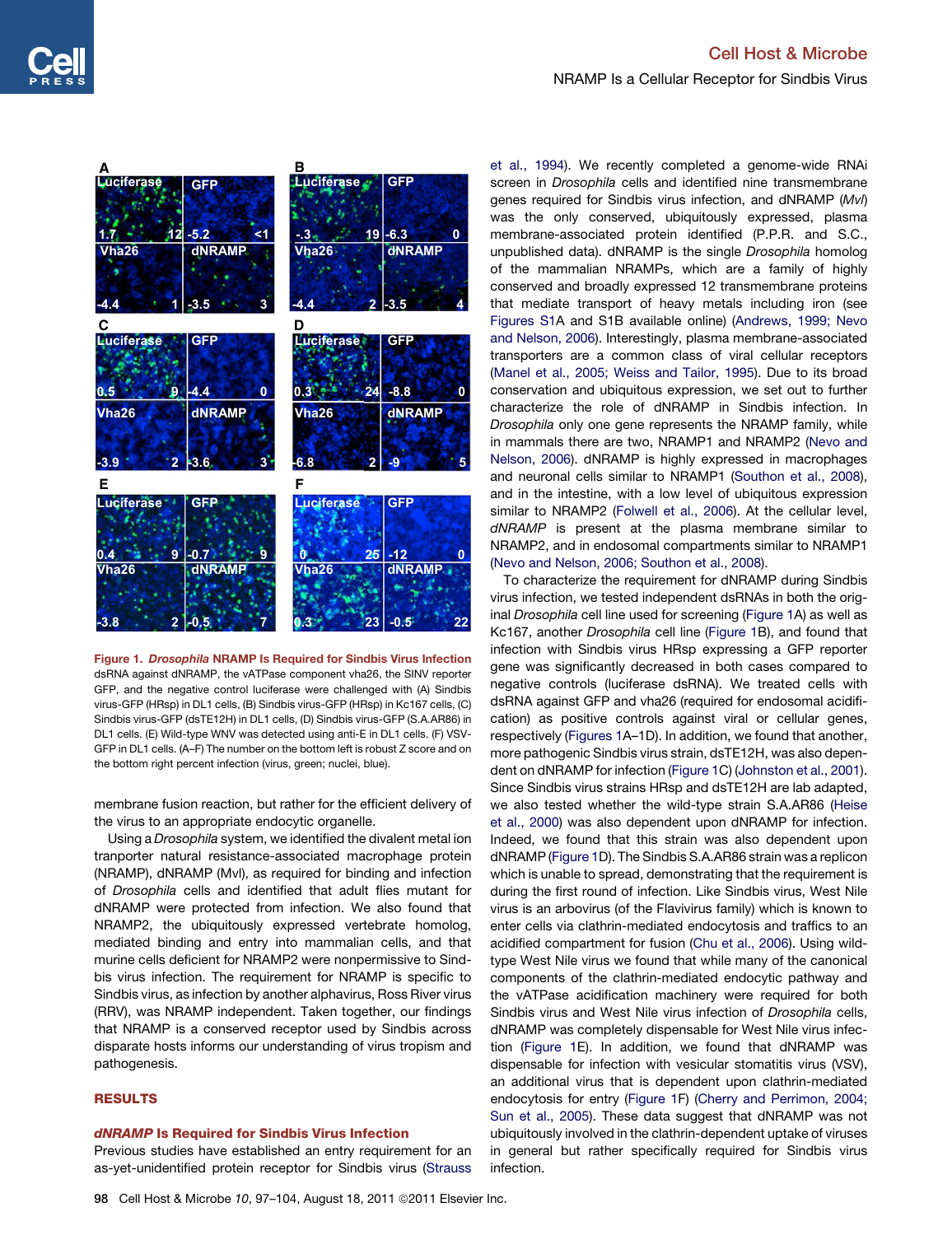

Figure 2. dNRAMP Is Required for Binding and Entry in Drosophila Cells

(A) Cells pretreated with the indicated dsRNA were either infected (gray) or transfected with vRNA (black), and triplicate mean  $\pm$  SD shown; \*p < 0.05. (B) Cells were pretreated with dsRNA against dNRAMP or control dsRNA and bound with biotinylated Sindbis virus (virus, red; nuclei, blue).

(C) The percentage of cells that had at least one viral particle bound is graphed with mean  $\pm$  SD for triplicate experiments; \*p < 0.05.

## dNRAMP Is Required for Binding and Entry

We next investigated the step in the Sindbis virus life cycle that is dependent upon dNRAMP. To determine if the requirement for dNRAMP was at the level of entry, we performed a viral RNA bypass assay. When transfected into cells, genomic viral RNA is directly translated and can launch the infection bypassing any entry requirements. We compared the production of virally expressed GFP between infection (entry-dependent) and viral RNA transfection (entry-independent) in cells depleted for the control luciferase compared to the vATPase or dNRAMP. Using this assay, we found that the requirement for dNRAMP, as well as the vATPase, was largely bypassed by viral RNA transfection, suggesting a role for dNRAMP in entry (Figure 2A). In contrast, treatment of cells with dsRNA against the virally expressed reporter GFP could not be bypassed, since infection levels were decreased in the RNA bypass assay. This also demonstrates that dNRAMP is not required for a step downstream of entry in *Drosophila* cells.

Next, we assayed whether dNRAMP was required for Sindbis virus binding to cells since dNRAMP is a plasma membranelocalized transporter ([Nevo and Nelson, 2006\)](#page-7-0). For these experiments, cells were pretreated with dsRNA targeting dNRAMP or the negative control luciferase, and then challenged with biotinylated infectious Sindbis virus at 4°C. Free virus was removed by extensive washing, and bound virus was visualized with Streptavidin-Texas red (Figure 2B). Quantification revealed that cells



Figure 3. dNRAMP Is Required for Sindbis Infection of Adult Flies (A) Survival curve of SINV-challenged flies compared to control.

(B) Viral titers of flies challenged with the indicated SINV concentrations or control at 6 days postinfection. Mean  $\pm$  SD of three experiments. (C) Sindbis virus titers from flies of the indicated genotypes at either 3 (gray) or 6 (black) days postinfection. Mean  $\pm$  SD of three experiments; \*p < 0.05. (D) VSV virus titers from flies of the indicated genotypes at either 3 (gray) or 6 (black) days postinfection. Mean  $\pm$  SD of three experiments.

depleted of dNRAMP showed an  $\sim$  5-fold reduction in binding compared to control dsRNA-treated cells (Figure 2C). Taken together, these data suggest that dNRAMP is an entry receptor for Sindbis virus in *Drosophila* cells.

## dNRAMP Is Required for Sindbis Infection of Adult Flies

We next sought to determine if dNRAMP was required for infection not only of tissue culture cells but also of adult flies. Sindbis virus infection of both the natural mosquito host and adult flies is nonlethal (Figure 3A) ([Cirimotich et al., 2009; Galiana-Arnoux](#page-6-0) [et al., 2006](#page-6-0)), and the generation of infectious virus in vivo was dose dependent (Figure 3B). A transposon insertion allele of dNRAMP (*Mvl97f)* has been previously characterized as a strong loss-of-function allele that behaves as a null allele in some behavioral assays ([Rodrigues et al., 1995](#page-7-0)). We found that there was a 4-log reduction in viral titers of flies that were infected with Sindbis virus but deficient for dNRAMP (*Mvl97f)* compared to heterozygous or wild-type controls, while VSV infection was unaffected (Figures 3C and 3D, respectively). Altogether, these data illustrate that dNRAMP is required for infection both at the cellular and the organismal level.

# Posttranslational Regulation of NRAMP by Iron Inhibits Sindbis Virus Infection in Insects

Since *Drosophila* is not the natural host of Sindbis virus, we were interested in determining if NRAMP was also required for Sindbis virus infection of one of the natural mosquito hosts, *Aedes aegypti* [\(Strauss et al., 1994](#page-7-0)). For these studies we took advantage of the fact that NRAMP is a metal ion transporter sensitive to intracellular iron concentrations whereby high concentrations of iron lead to a reduction in NRAMP expression ([Martini et al.,](#page-7-0) [2002\)](#page-7-0). NRAMP downregulation can occur on two levels. First,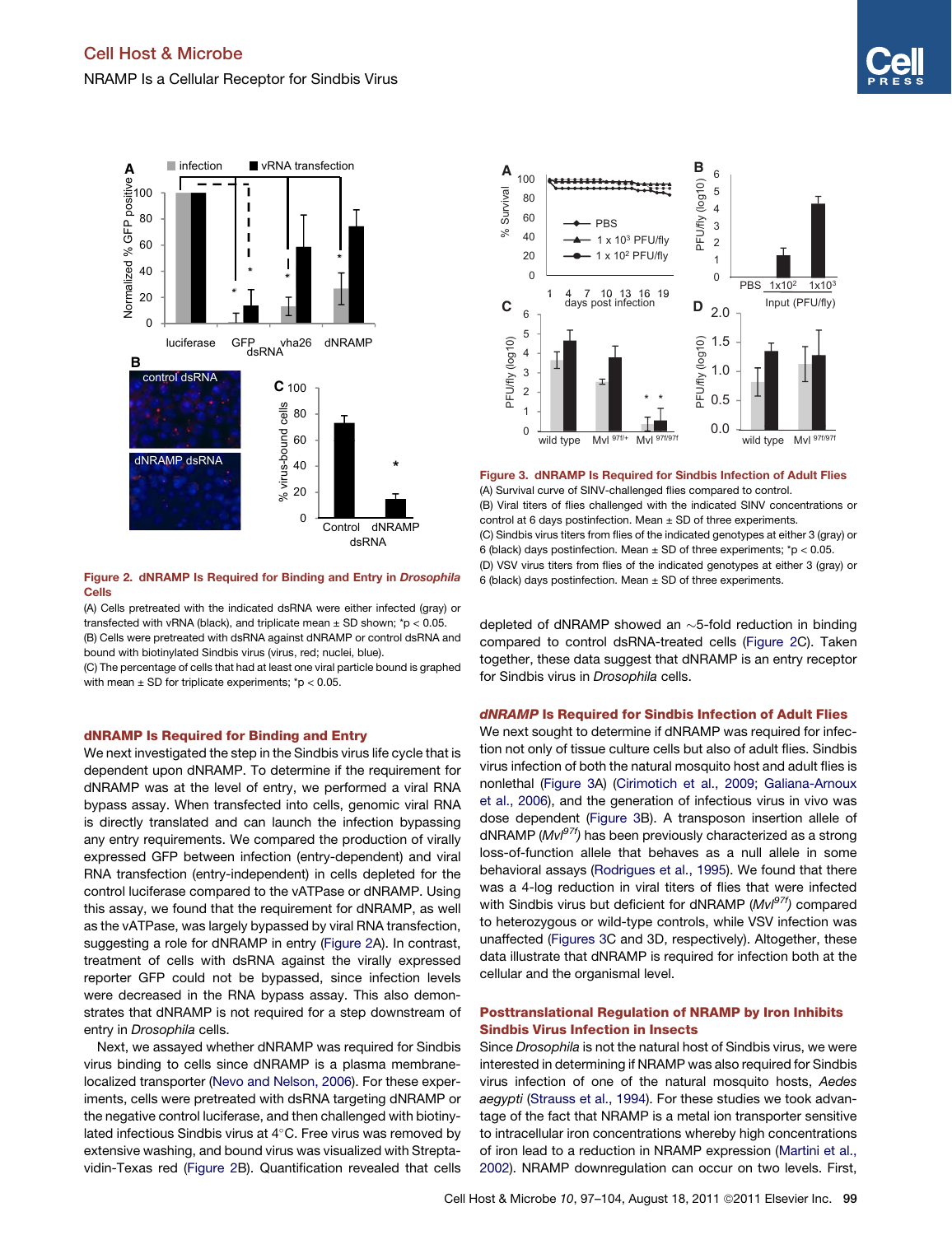

## Figure 4. Sindbis Virus Infection Is Sensitive to Iron Treatment in Both Drosophila and Mosquito Cells

(A–C) Iron treatment of *Drosophila* DL1 cells (black) or *Aedes aegypti* Aag-2 cells (gray) challenged with (A) Sindbis virus (HRsp), (B) Sindbis virus (S.A.AR86), or (C) VSV. Mean  $\pm$  SD of three experiments;  $p < 0.05$ .

NRAMP2 is regulated through effects on mRNA stability; when iron levels are high, NRAMP2 mRNA is degraded ([Martini et al.,](#page-7-0) [2002](#page-7-0)). Second, NRAMP is posttranscriptionally degraded; in the presence of high iron, NRAMP interacts with recycling adaptor complexes and is removed from the cell surface for degradation [\(Foot et al., 2008; Liu and Culotta, 1999\)](#page-6-0). These mechanisms of regulation synergistically deplete NRAMP2 from cells. If NRAMP is a Sindbis virus receptor, high iron treatment would be predicted to attenuate infection. Indeed, iron treatment of *Drosophila* cells attenuated infection with both lab-adapted (Figure 4A) and wild-type (Figure 4B) Sindbis virus while having no effect on infection with VSV (Figure 4C). Likewise, treatment of *Aedes Aegypti* Aag-2 cells with iron also significantly impeded Sindbis virus infection of lab-adapted (HRsp) and wild-type (S.A.AR86) Sindbis virus strains in a dose-dependent manner, but not VSV (Figures 4A–4C). Again,

the use of the S.A.AR86 replicon that cannot spread demonstrates that this requirement is during the first round of infection. Taken altogether, the data strongly suggested that dNRAMP is required for Sindbis virus entry into insects including vector mosquitoes.

# Sindbis Virus Infection of Mammalian Cells Is Iron Regulated

Due to the conservation between NRAMPs ([Figures S1A](#page-6-0) and S1B) ([Pinner et al., 1997\)](#page-7-0), we tested whether NRAMP played a role in Sindbis virus infection of mammalian cells. NRAMP1 has a restricted expression pattern, while NRAMP2 is more ubiquitously expressed ([Nevo and Nelson, 2006](#page-7-0)). In addition, NRAMP1 is found predominantly in intracellular compartments, while NRAMP2 is expressed more ubiquitously at the plasma membrane and in recycling endosomes [\(Nevo and Nelson,](#page-7-0) [2006\)](#page-7-0). Since Sindbis virus can infect many cell types and is thought to initially interact with its entry receptor(s) at the plasma membrane, we reasoned that NRAMP2 was more likely to function in entry. First, we set out to determine if Sindbis virus infection was sensitive to iron, as NRAMP2 expression is decreased by treatment with high iron [\(Figure S2](#page-6-0)A). Indeed, treatment of mammalian cells including human U2OS with iron significantly attenuated lab-adapted (Toto 1101) and wildtype (S.A.AR86, TR339) Sindbis virus infection, and did so during the first round of infection because the two wild-type strains are replicons unable to spread ([Figure 5](#page-4-0)A, [Figure S2](#page-6-0)B). Furthermore, iron treatment had no effect on West Nile virus or VSV infection ([Figure 5A](#page-4-0)), demonstrating a specific dependency for Sindbis virus. We also found that iron-treated human 293T cells and mouse embryonic fibroblasts (MEFs) were refractory to Sindbis virus infection ([Figures S2C](#page-6-0) and S2D, respectively).

# NRAMP2 Facilitates Infection and Binding of Sindbis Virus in Mammalian Cells

As many receptors are rate-limiting for viral infection ([Breiner and](#page-6-0) [Schaller, 2000; Cheng et al., 2007\)](#page-6-0), we tested whether NRAMP2 overexpression impacted Sindbis virus infection. Indeed, we found that overexpression of NRAMP2 led to a 2-fold increase in the percentage of infected cells compared to controls for both wild-type (S.A.AR86) and lab-adapted (HRsp) Sindbis virus strains but had no affect on VSV infection [\(Figure 5B](#page-4-0)). Again, this was during the first round of infection, because the wild-type strain is a replicon unable to spread. When NRAMP2-overexpressing cells were treated with iron, we observed a decrease in NRAMP2 expression [\(Figure S2A](#page-6-0)). We used these cells to determine if NRAMP2 mediated binding of Sindbis virus to mammalian cells. Using biotinylated Sindbis virus, we observed an  $\sim$ 17-fold reduction in virus binding to iron-treated cells compared to controls when we visualized bound virus using the microscopy-based assay [\(Figure 5](#page-4-0)C, [Figure S2E](#page-6-0)). Iron treatment had no affect on VSV binding using the same assay [\(Fig](#page-4-0)[ure 5](#page-4-0)C, [Figure](#page-6-0) S2E). Furthermore, we biochemically monitored binding by immunoprecipitating bound virus using Streptavidin beads and could specifically detect Sindbis virus [\(Figure 5D](#page-4-0), left panel). We observed increased binding to NRAMP2-overexpressing cells, and this binding was attenuated by iron treatment of both wild-type cells and cells overexpressing NRAMP2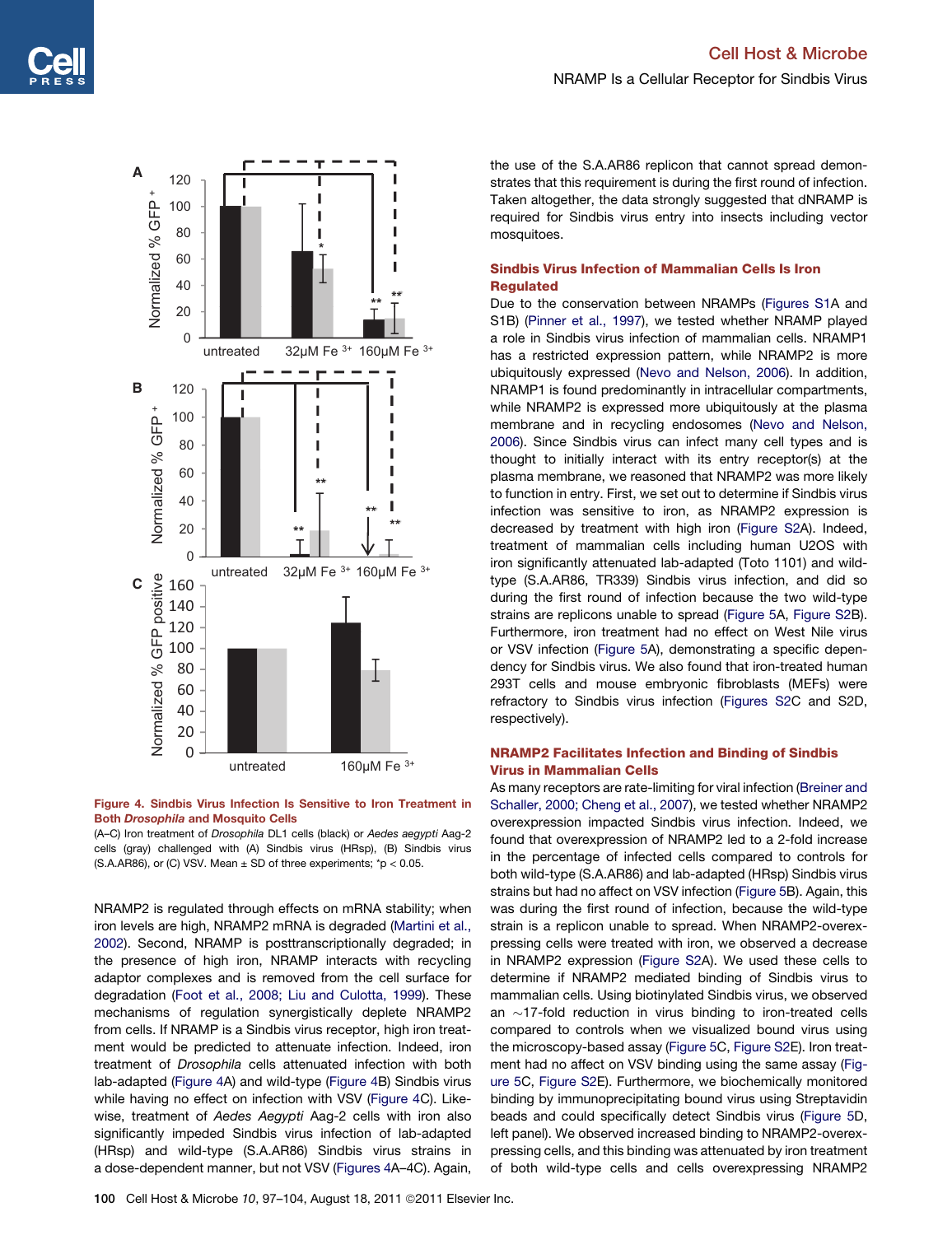<span id="page-4-0"></span>

# Figure 5. NRAMP2 Facilitates Binding and Infection of Sindbis Virus in Mammalian Cells

(A) U2OS cells challenged with the indicated virus in the presence or absence of iron. Mean  $\pm$  SD of three experiments; \*p < 0.05.

(B) U2OS cells transfected with hNRAMP2 or the control vector (mock) were challenged with the indicated virus. Mean ± SD of three experiments; \*p < 0.05. (C) The percentage of cells that had at least one viral particle bound is graphed for the indicated virus with mean  $\pm$  SD for triplicate experiments shown; \*p < 0.05. (D) Mock or hNRAMP2-transfected U2OS cells were either untreated or iron treated and bound with biotinylated Sindbis virus, precipitated with steptavidin beads, and visualized by immunoblot. Left panel shows that cells that were uninfected do not have a band, while input-labeled virus is visualized as a 60 kD band. Representative of three experiments.

(E) U2OS cells were either untreated or iron treated and bound with biotinylated Sindbis virus, biotinylated VSV, or biotinylated IgG; precipitated with Streptavidin beads; and visualized by immunoblot. GAPDH and NRAMP2 are observed in the input, whereas only Sindbis virus precipitates with NRAMP2, and only in the absence of iron treatment which reduces NRAMP2 levels. Representative of five experiments.

(Figure 5D, right panel). Next, we bound cells with either biotinylated Sindbis virus, biotinylated VSV, or biotinylated IgG and precipitated the bound proteins using Streptavidin beads and performed an immunoblot. We found that NRAMP2, but not GAPDH, specifically coprecipitated with Sindbis virus, while the VSV and IgG did not (Figure 5E). Furthermore, this interaction is lost under high iron concentrations which significantly deplete NRAMP2 from cells (Figure 5E). Taken together, these data suggest that Sindbis virus binding to mammalian cells is mediated by NRAMP2.

# NRAMP2-Deficient Cells Are Nonpermissive for Sindbis Virus Infection

Next, we set out to determine if NRAMP2 is required for Sindbis virus infection of mammalian cells. As there are no known cell lines refractive to Sindbis virus infection, and NRAMP2 knockout mice are lethal, we generated SV40 T-antigen transformed MEFs from mice carrying floxed NRAMP2 alleles (NRAMP2<sup>fl/fl</sup>) [\(Gun](#page-7-0)[shin et al., 2005\)](#page-7-0). These cells express NRAMP2 but not NRAMP1 [\(Figure S3A](#page-6-0)). Next, the NRAMP2<sup>fl/fl</sup> cells were transduced with either a control retrovirus that expresses GFP (MSCV iGFP) or a retrovirus that coexpresses Cre and GFP (MSCV Cre iGFP) [\(Cherry et al., 2000](#page-6-0)). We performed PCR to monitor the status of the NRAMP2 locus and found that Cre transduction led to deletion of the floxed exons in the NRAMP2 locus ([Figure S3B](#page-6-0)). When NRAMP2-deleted MEFs were challenged with Sindbis virus (Toto 1101), there was a 50-fold decrease in infection compared to Cre-negative transduced MEFs ([Figure 6A](#page-5-0)). Wildtype Sindbis virus (A.R.AR86, TR339) infection using these replicons was also dependent upon NRAMP2, demonstrating the requirement in the first round of infection ([Figure 6](#page-5-0)A). In contrast, loss of NRAMP2 had no effect on West Nile virus or VSV infection [\(Figure 6](#page-5-0)A).

## NRAMP2 Is Required for Sindbis Virus Entry

To underscore the specificity of NRAMP2 as a receptor for Sindbis virus, we tested whether RRV, another alphavirus, is dependent upon NRAMP for infection. We found that RRV infection is insensitive both to iron treatment (data not shown) and to NRAMP2 deletion ([Figure 6](#page-5-0)B). This allowed us to take advantage of Sindbis virus/RRV chimeras [\(Kuhn et al., 1991, 1996](#page-7-0)), in which the structural and nonstructural proteins are swapped, to demonstrate that NRAMP2 is specifically required for entry and not downstream events in the Sindbis virus life cycle. Viruses containing Sindbis virus structural proteins with either the Sindbis virus or RRV nonstructural proteins were NRAMP2 dependent, while viruses containing the RRV structural proteins with either the Sindbis virus or RRV nonstructural proteins were NRAMP2 independent ([Figure 6](#page-5-0)B). Taken together, these data show that NRAMP2 is required for Sindbis virus binding, entry, and infection in both mammalian and insect cells.

# **DISCUSSION**

Using a *Drosophila* system with robust RNAi technology, we identified NRAMP as a receptor for the prototypical alphavirus Sindbis virus in cells. Molecular and biochemical assays revealed a requirement for dNRAMP for binding and entry. In addition, the ease of organismal genetics also allowed us to demonstrate that dNRAMP is the only receptor present in flies, as mutant flies were nonpermissive to infection. Importantly, we demonstrated that mosquito cells could be rendered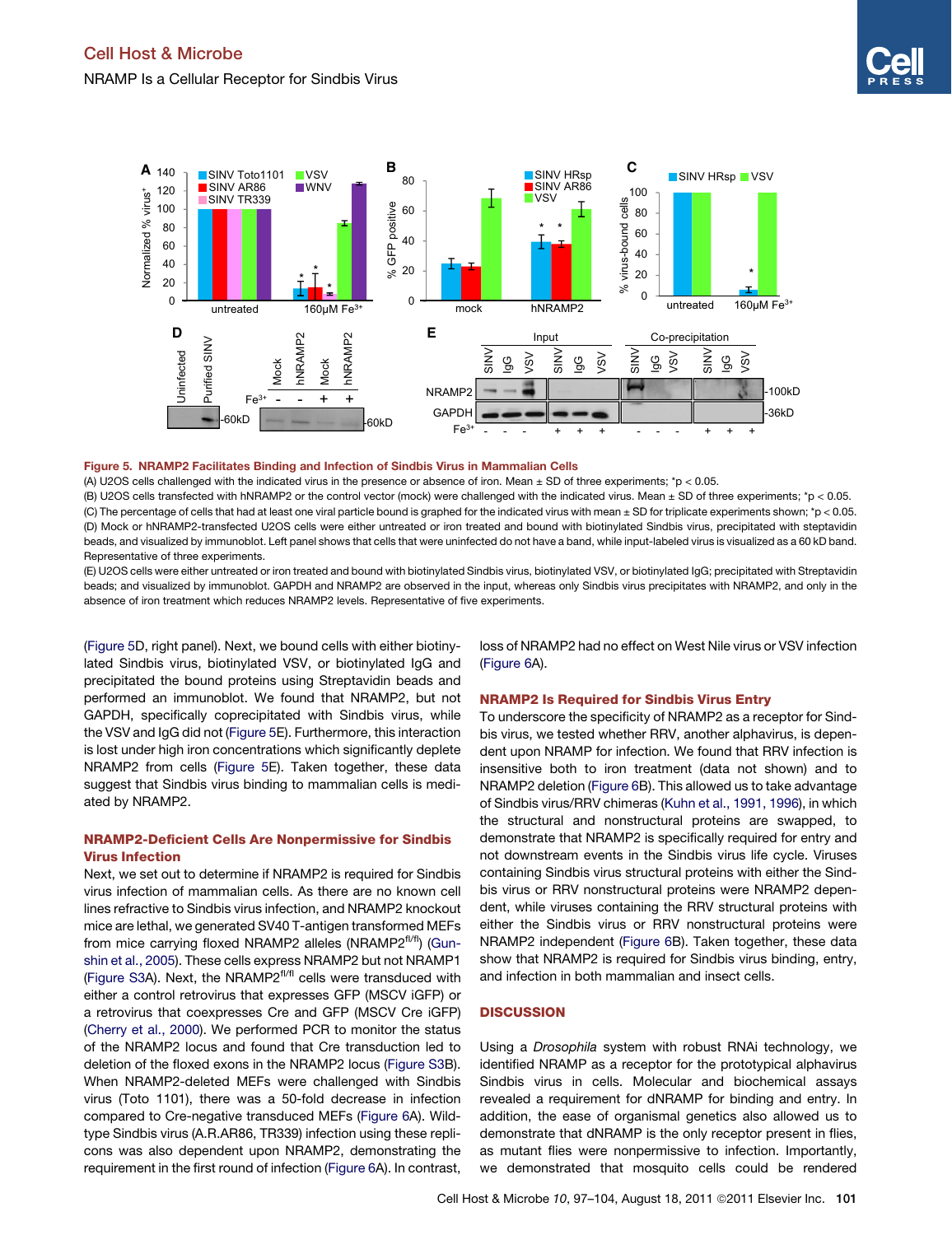<span id="page-5-0"></span>

Figure 6. NRAMP2 Is Required for Sindbis Virus Infection and Entry (A) NRAMP2<sup>fl/fl</sup> cells were transduced with MSCV-Cre-ires-GFP or MSCV-ires-GFP retroviruses and challenged with the indicated virus. The percent infection of retrovirally transduced cells (GFP<sup>+</sup>) is shown for triplicate experiments Mean  $\pm$  S.D.;  $*$ p < 0.05.

(B) Sindbis and Ross River chimeric viruses were used to challenge NRAMP2<sup>fl/fl</sup> cells transduced with MSCV-Cre-ires-GFP or MSCV-ires-GFP retroviruses as indicated. Mean  $\pm$  SD of three experiments; \*p < 0.05 (qp, glycoproteins; nsp, nonstructural proteins).

nonpermissive under high iron conditions, suggesting that they too use NRAMP as a receptor. Whether additional cellular receptors can be used by Sindbis virus in mosquitoes remains unknown.

We extended our findings to mammalian systems where we hypothesized that the plasma membrane-bound homolog NRAMP2 may also be used by Sindbis virus for entry. A variety of molecular and biochemical assays revealed that NRAMP2 indeed binds and facilitates entry of Sindbis virus in mammalian cells. The identification of NRAMP as a cellular receptor for Sindbis virus in both the insect and vertebrate host sheds light on the mechanism of entry for this virus. The ubiquitous plasma membrane expression of NRAMP, and its trafficking via the clathrin-dependent endocytic pathway for delivery into acidified compartments, fulfills two requirements for a potential Sindbis virus receptor ([Strauss et al., 1994](#page-7-0)). However, the residual infection observed in mammalian cells (2-log reduction) can be explained by at least two different models. First, residual infection may be due to low-affinity interactions, which traffic the virus to a low pH compartment, thereby allowing for low levels of infection. Since the fly mutants do not support infection (>4-log reduction), it would suggest that these low-affinity interaction are less efficient in *Drosophila*. A second model is that the residual infectivity in mammalian cells is due to the presence of another receptor which plays a less important role in the cell types we tested. Future studies will clarify these issues.

Since we tested both natural hosts (humans) as well as artificial hosts (*Drosophila*), we suggest that the lack of nonpermissive cells for Sindbis virus infection is due to conserved residues in NRAMP. While the overall similarity of dNRAMP with human

NRAMP2 is only 54%, we found that many of the extracellular loops have much higher homology, which suggests that Sindbis virus relies on the conservation of NRAMP across species to infect diverse hosts. In particular, the most conserved extracellular loop contains the iron binding site, and iron uptake is essential for all organisms; therefore we hypothesize that Sindbis virus binds to this region, making it difficult for organisms to escape from Sindbis virus interactions.

Furthermore, by demonstrating that Sindbis virus strains obtained from infected humans and mosquitoes are all NRAMP dependent, we hypothesize that NRAMP is likely a receptor for all Sindbis virus isolates globally. Since the portion of the viral E2 glycoprotein used for host recognition is highly conserved among different alphaviruses, all of which exhibit broad species tropisms (Li et al.; Voss et al.), it is possible that conserved, ubiquitously expressed multi-pass membrane proteins may support entry of other alphaviruses ([Kielian, 2010; Li et al., 2010; Voss](#page-7-0) [et al., 2010\)](#page-7-0). Lastly, our data suggest that this loss-of-function screening approach in *Drosophila* may allow for the identification of ubiquitously expressed cellular receptors for arthropod-borne viruses or other viruses with broad species tropism.

#### EXPERIMENTAL PROCEDURES

#### Cells and Virus and Reagents

DL1, KC167, *and* Aag-2 cells were maintained in Schneider's medium (Invitrogen-GIBCO, Carlsbad, CA) supplemented with 10% heat-inactivated fetal bovine serum (Sigma), 100 U/ml of penicillin, 100 mg/ml streptomycin (Invitrogen-GIBCO, Carlsbad, CA), and 100 mg/ml HEPES (Invitrogen-GIBCO, Carlsbad, CA). U2OS, 293T, and MEFs were maintained in DMEM (Invitrogen-GIBCO, Carlsbad, CA) supplemented with 10% heat-inactivated fetal bovine serum (Invitrogen-GIBCO, Carlsbad, CA), 100 U/ml of penicillin, AND 100 mg/ml streptomycin (Invitrogen-GIBCO, Carlsbad, CA). Other chemicals were purchased from Sigma. Texas red-conjugated secondary antibodies were obtained from Jackson Immunochemicals. Streptavidin-conjugated Texas red or HRP was obtained from Thermo Scientific. Anti-NRAMP2 was obtained from Santa Cruz, and anti-GAPDH was obtained from Calbiochem. Sindbis virus (HRsp and dsTE12H) were generated in BHK cells and then propagated in C6/36 cells ([Burnham et al., 2007\)](#page-6-0). VSV and VSV-GFP were propagated in BHK cells [\(Ramsburg et al., 2005](#page-7-0)). WNV (WNV lineage I strain 3000.0259 NY 2000) virus was propagated in C6/36 cells [\(Hanna et al.,](#page-7-0) [2005](#page-7-0)). Wild-type Sindbis virus-GFP (S.A.AR86) ([Heise et al., 2000](#page-7-0)), Sindbis virus-GFP (TR339) [\(McKnight et al., 1996](#page-7-0)), RRV-GFP (T48) replicons were packaged using wild-type coats for their corresponding viruses as previously described ([Pushko et al., 1997](#page-7-0)). Sindbis virus and RRV chimeras were propagated as previously described [\(Kuhn et al., 1991, 1996](#page-7-0)). MSCV-iGFP and MSCV-CreiGFP retroviral supernatants were generated as described [\(Cherry](#page-6-0) [et al., 2000](#page-6-0)).

#### Drosophila RNAi

Eighteen thousand cells were seeded into 384-well plates prearrayed with 250 ng/well dsRNA (Ambion) in 10 µl of serum-free media using automated liquid handling (Wellmate). One hour later, 20 µl of complete media was added, and the plates were incubated for 3 days and then infected with Sindbis virus (moi = 10, determined on BHK) for 36 hr. The plates were fixed in PBS/4% formaldehyde for 10 min and washed twice in PBS. Cells were then stained with the indicated antibody and 5  $\mu$ g/mL Hoechst 33432 and washed twice with PBS. Three sites per well per wavelength were imaged at  $20 \times$ (ImageXpress Micro, Molecular Devices). Automated image analysis segmented the images and was used to determine the number of DAPI+ cells and the number of virus+ cells. The percentage of infected cells was calculated, averaged for the three sites. These metrics were used to calculate a robust Z score. The percent infection was calculated for each well and log-transformed, and the interquartile range (IQR) and plate median were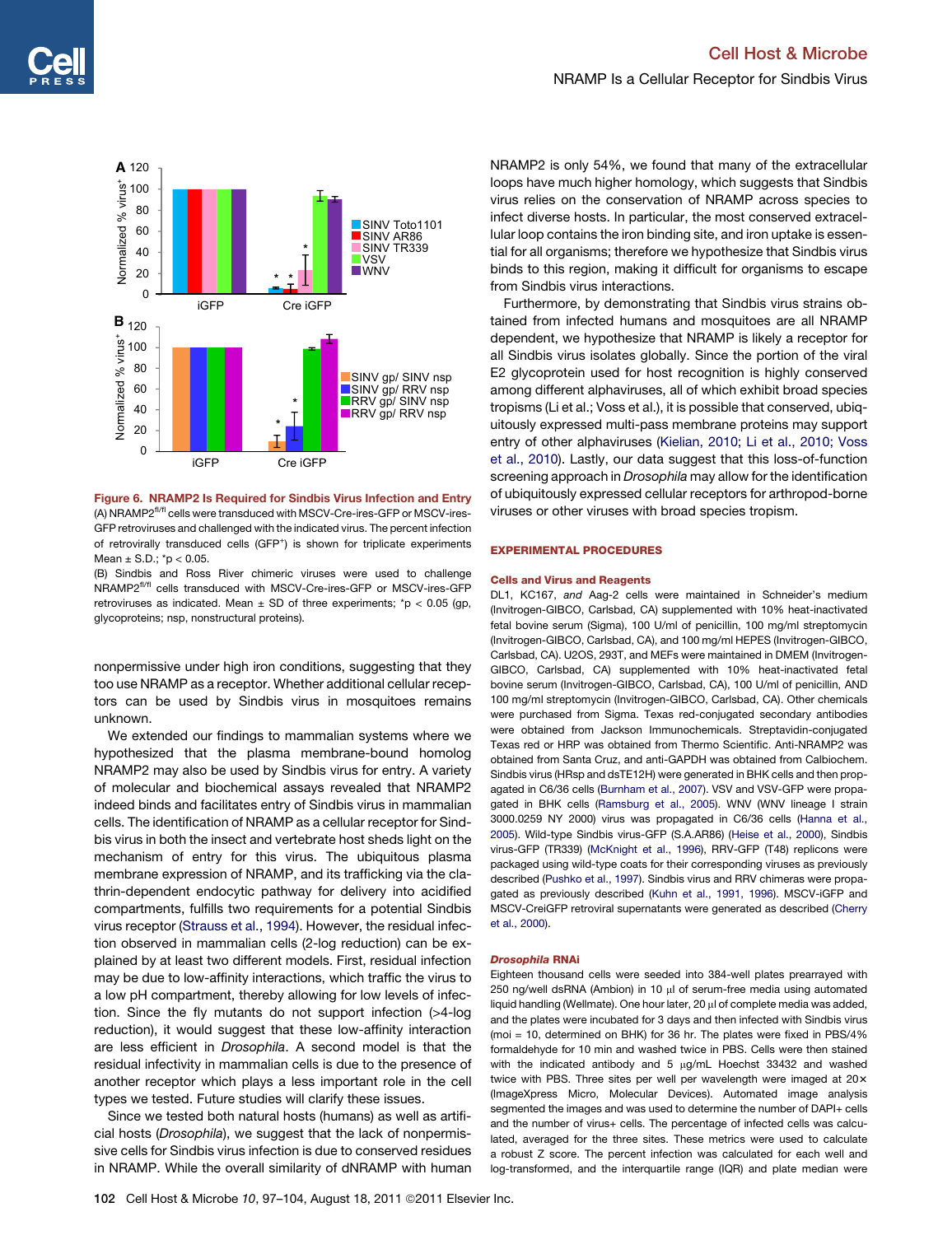<span id="page-6-0"></span>used to calculate a robust Z score for each well using the following equation:  $[$ (log10(%infection) - log10(median)/(IQR\*0.74)] ([Zhang et al., 2006](#page-7-0)).

#### Insect Cell Infections

Insect cells were infected with Sindbis virus HRsp (moi = 10), dsTE12H (moi = 10), or S.A.AR86 (moi = 10); West Nile virus (moi = 1); or VSV (moi = 2) by spin infection for 2 hr at 1200 rpm at room temperature in serum-free media. Afterwards serum was increased to 7%. Infected insect cells were fixed between 30 and 36 hr postinfection.

#### RNAi vRNA Bypass

Thirty-four thousand cells were seeded into 96-well plates prearrayed with 750 ng/well dsRNA in 30 µl of serum-free media. One hour later, 70 µl of complete media was added and the plates were incubated for 3 days. Next, the cells were infected with SINV virus (moi = 10) or transfected with 0.1  $\mu$ g purified Sindbis virus genomic RNA using Effectene (QIAGEN) following the manufacturer's protocol. Thirty-six hours later the cells were fixed and processed for microscopy.

## Virus Biotinylation and Immunoprecipiations

Supernatant containing Sindbis virus (HRsp) harvested from C6/36 cells or VSV harvested from BHK cells was precleared (1200 rpm for 4 min) and pelleted through a 25% sucrose cushion (SW32 at 21,000 rpm, 4°C) for 2 hr and resuspended in 100 µl PBS. This purified virus was biotinylated with 3.5 µg/µL EZ-link Sulfo-NHS-LC-biotin (Thermo Scientific, Rockford, IL) for 30 min at room temperature and quenched with 1 mM Tris-Cl (pH 7.5). Biotinylated Sindbis virus, biotinylated VSV, or IgG (Sigma) was bound to prechilled cells for 45 min at 4°C. Unbound virus or IgG was removed and cells were processed for microscopy using Streptavidin-Texas red. For biochemical analysis, cells were lysed in 1% Triton in PBS containing 1x protease inhibitor cocktail (Roche) for 30 min at 4°C, and insoluble fractions were removed by a 30 min spin at 10,000  $\times$  g. Samples were precleared and precipitated with Streptavidin-agarose. Washed beads were boiled in SDS-lysis buffer and immunobloted.

## Adult Fly Infections

Flies of the indicated genotypes were obtained from the Bloomington stock center and maintained on standard medium at room temperature. Four- to seven-day-old adult female flies were inoculated with Sindbis virus or VSV as previously described (Cherry and Perrimon, 2004). Groups of at least 20 flies were challenged for mortality studies. Flies were processed for plaque assay by crushing and titering on BHK cells.

## Mammalian Transfections and Infections

U2OS cells were transfected with using FuGENE per the manufacturer's protocol. Mammalian cells were infected with Sindbis virus (HRsp, moi = 0.1), wild-type Sindbis virus (S.A.AR86, moi = 0.5), West Nile virus (moi = 1), VSV-GFP (moi = 0.1), and RRV (moi = 0.5) and fixed at 12 hr postinfection.

#### Iron Treatment

Cells were treated with 160 µM fresh Ammonium Iron(III) Citrate (Sigma) daily for 3 days prior to and throughout the infection.

# mNRAMP2<sup>fl/fl</sup> Assays

*mNRAMP2fl/fl* MEFs were generated and immortalized with SV40 T-antigen. Cells were infected with either MSCViGFP or MSCVCre-iGFP as described (Cherry et al., 2000) and infected with Sindbis virus (Toto1101) (moi = 0.1), Sindbis virus (S.A.AR86, TR339) (moi = 0.5), VSV (moi = 0.1), WNV (moi = 1), and chimeras (moi = 1) and visualized using anti-Sindbis virus E1 (gift from D.E. Griffin) for Toto1101; anti-Sindbis ascites (gift from R. Tesh) for S.A.AR86,TR339; and chimeric virus series with Sindbis virus glycoproteins, anti-VSV G (gift from R. Doms), anti-WNV E (gift from R. Doms), and anti-RRV ascites for chimeric viruses with RRV glycoproteins (gift from R. Tesh) 14 hr postinfection.

## SUPPLEMENTAL INFORMATION

Supplemental Information includes three figures and Supplemental Experimental Procedures and can be found with this article online at [doi:10.1016/j.](http://dx.doi.org/doi:10.1016/j.chom.2011.06.009) [chom.2011.06.009](http://dx.doi.org/doi:10.1016/j.chom.2011.06.009).

## ACKNOWLEDGMENTS

The authors would like to thank R.W. Doms and P. Bates for critically reading the manuscript; members of the Cherry, Ross, and Doms laboratory for technical advice and helpful discussions; W.B. Klimstra for Sindbis virus (TR339); R. Kuhn for chimeric viruses; J. Rose for VSV-eGFP; P. Gros for pCB6- NRAMP2; N. Andrews for NRAMP2-floxed mice; the Bloomington Stock Center for fly stocks; anti-SINV E1 from D. Griffin; anti-VSV G and anti-WNV E from R. Doms; anti-RRV and anti-Sindbis ascites from R. Tesh and the NIAID and the World Reference Center for Emerging Viruses and Arboviruses; and Aag2 cells from A. Raikel. This work was supported by National Institutes of Health (NIH) training grant T32-AI055400 and NIH F32-AI078666 (to P.P.R.) and NIH grants RO1AI079451 and U54AI057168 (to S.C.). P.P.R. and S.C. designed the project, analyzed results, and wrote the manuscript. P.P.R., S.L.H., and S.A.B. performed experimental work. P.P.R., A.S., N.W., and S.C. were involved in bioinformatics analysis. R.W.H., D.P.B., M.T.H., and S.R.R. generated reagents and assisted in experimental implementation.

Received: April 1, 2011 Revised: May 26, 2011 Accepted: June 30, 2011 Published: August 17, 2011

## REFERENCES

Andrews, N.C. (1999). The iron transporter DMT1. Int. J. Biochem. Cell Biol. *31*, 991–994.

Breiner, K.M., and Schaller, H. (2000). Cellular receptor traffic is essential for productive duck hepatitis B virus infection. J. Virol. *74*, 2203–2209.

Burnham, A.J., Gong, L., and Hardy, R.W. (2007). Heterogeneous nuclear ribonuclear protein K interacts with Sindbis virus nonstructural proteins and viral subgenomic mRNA. Virology *367*, 212–221.

Cheng, H.H., Anderson, M.M., and Overbaugh, J. (2007). Feline leukemia virus T entry is dependent on both expression levels and specific interactions between cofactor and receptor. Virology *359*, 170–178.

Cherry, S., and Perrimon, N. (2004). Entry is a rate-limiting step for viral infection in a Drosophila melanogaster model of pathogenesis. Nat. Immunol. *5*, 81–87.

Cherry, S.R., Beard, C., Jaenisch, R., and Baltimore, D. (2000). V(D)J recombination is not activated by demethylation of the kappa locus. Proc. Natl. Acad. Sci. USA *97*, 8467–8472.

Chu, J.J., Leong, P.W., and Ng, M.L. (2006). Analysis of the endocytic pathway mediating the infectious entry of mosquito-borne flavivirus West Nile into Aedes albopictus mosquito (C6/36) cells. Virology *349*, 463–475.

Cirimotich, C.M., Scott, J.C., Phillips, A.T., Geiss, B.J., and Olson, K.E. (2009). Suppression of RNA interference increases alphavirus replication and virusassociated mortality in Aedes aegypti mosquitoes. BMC Microbiol. *9*, 49.

Folwell, J.L., Barton, C.H., and Shepherd, D. (2006). Immunolocalisation of the D. melanogaster Nramp homologue Malvolio to gut and Malpighian tubules provides evidence that Malvolio and Nramp2 are orthologous. J. Exp. Biol. *209*, 1988–1995.

Foot, N.J., Dalton, H.E., Shearwin-Whyatt, L.M., Dorstyn, L., Tan, S.S., Yang, B., and Kumar, S. (2008). Regulation of the divalent metal ion transporter DMT1 and iron homeostasis by a ubiquitin-dependent mechanism involving Ndfips and WWP2. Blood *112*, 4268–4275.

Galiana-Arnoux, D., Dostert, C., Schneemann, A., Hoffmann, J.A., and Imler, J.L. (2006). Essential function in vivo for Dicer-2 in host defense against RNA viruses in drosophila. Nat. Immunol. *7*, 590–597.

Gould, E.A., Coutard, B., Malet, H., Morin, B., Jamal, S., Weaver, S., Gorbalenya, A., Moureau, G., Baronti, C., Delogu, I., et al. (2009). Understanding the